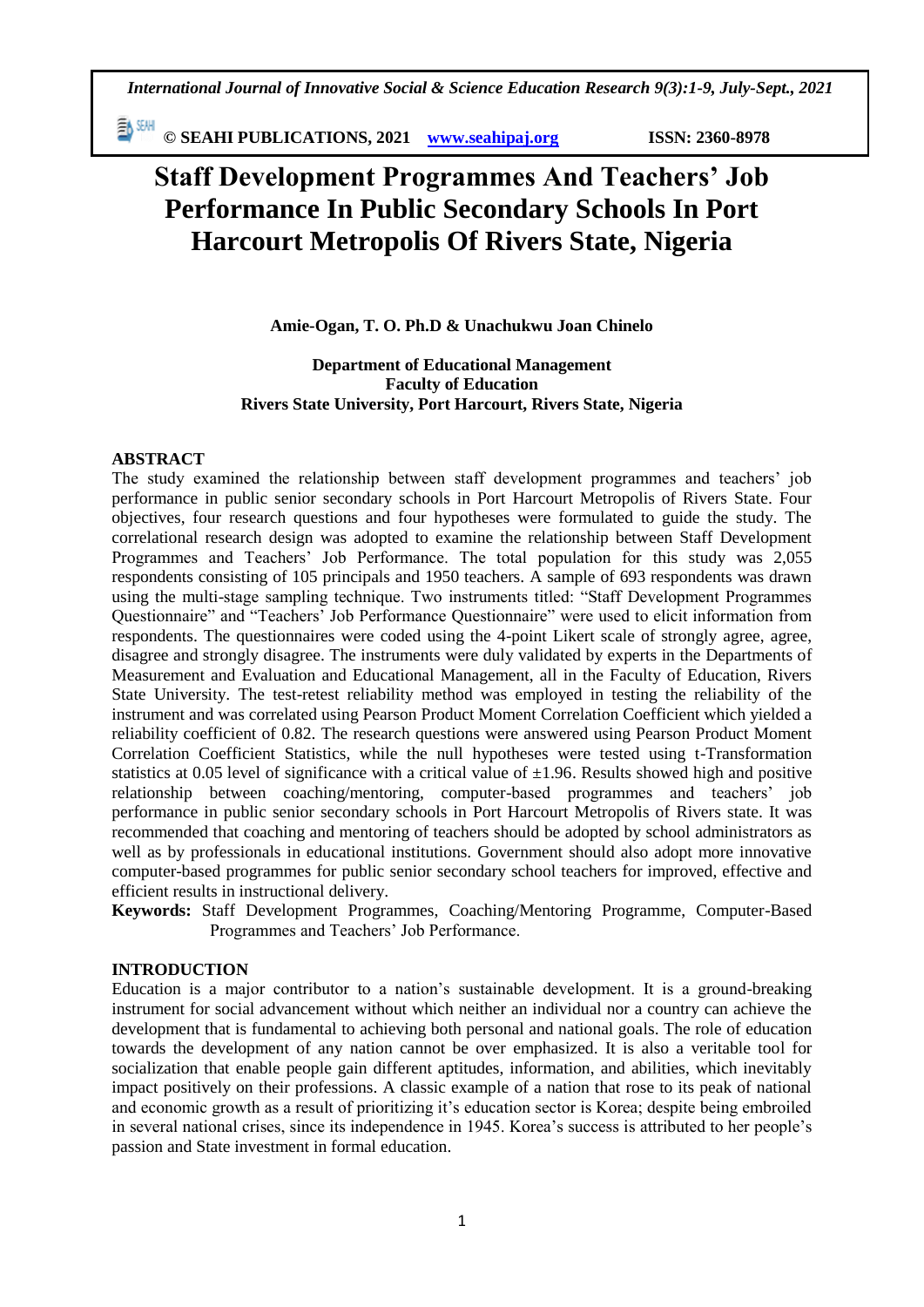Pre-service teachers' gain formal education under teacher education in Faculties/Institutions of Education of Universities; Colleges of Education; National Teachers' Institute; and Specialized Polytechnics. Over the years knowledge obtained by teachers through pre-service trainings become obsolete in a knowledge driven and dynamic society for which reason staff development programmes are crucial in the education sector. In support of this view the National Policy on Education, FRN (2013), under Section 5b, Paragraphs 96b and 97b emphatically stated that, … teachers shall be regularly exposed to innovations in the profession and that in-service training shall be an integral part of continuing teacher education. It also advised school proprietors to provide in-service education for teachers. Can the Rivers State Government affirm that staff development programmes are consistently planned and provided for teachers to update obsolete skills, abilities and technical knowledge? The critical roles teachers play in handling the various teaching resources, communicating effectively and efficiently to transmit knowledge at the secondary school level demand their effectiveness which can only be guaranteed when they are well trained and retrained with requisite skills and knowledge.

Neophyte teachers often face methodological problems at the beginning of their teaching career. Okorie (1999), elucidated some of such challenges as class assignments, changes in the orientation of students, changes in classroom discipline and management, working with new curriculum, demanding tasks and teaching loads, the studious art of motivating students, dealing with individual differences among the students, assessing students' performance in tests and examination as well as communicating with students and their guardians and imparting knowledge to the students properly. These obvious challenges are surmountable with post-service training programmes for teachers which infers that the effectiveness of teachers' job performance depends wholly on the quality of staff development programmes made available to the teachers. Similarly, Iboma (2008), asserted that effective staff development changes the entire view of the teachers in the school setting and makes them to perform optimally as new skills and attitudes are developed from the training given to them.

Staff development programmes refer to all the activities intended to improve and increase the skills and capabilities as well as the performance of school personnel (teachers). Okorie (1999), noted that regardless of all employee pre-service training and level of education there is the need for every staff and employee in an organization to constantly and regularly renew, upgrade, expand and update his/her skill, knowledge and ability as well as capability. Staff development programmes are necessary for teachers as quality assurance strategies to ensure that teachers become highly competent in their job execution. This is because any teacher that is not growing in skill and knowledge cannot keep pace with his/her relationship with the teaching profession (Bredderman, 2005; Murphy & Maclaren, 2007).

The National policy on Education, FRN (2013), also made a policy provision which stated that efforts towards the improvement of quality education at all levels shall include: improvement and regulation of career-long professional development of teachers through the provision of a wide range of programmes and multiple pathways to provide serving teachers with regular opportunities for updating their knowledge and skills among others. In other to actualize the afore statement teachers ought to be trained and retrained to enhance their capabilities and teaching effectiveness. Therefore staff development programmes such as coaching/mentoring and computer-based programmes should be accessible to teachers to ensure that qualitative education is given to students in public senior secondary schools.

It is in the light of the above that this study examined staff development programmes and teachers' job performance in public senior secondary schools in Port Harcourt Metropolis of Rivers State, Nigeria**.**

## **Teachers' Coaching/Mentoring Programme and Teachers' Job Performance**

In classroom management and lesson delivery, teachers are confronted with job complexities that are constantly evolving. The reason for which coaching/mentoring in public senior secondary schools has become very necessary for quality job performance of teachers. Coaching/Mentoring is a powerful strategy for helping inexperienced teachers advance in their job performance. It is a relationship wherein a more experienced teacher assists a less experienced teacher (protégé) to improve in his/her tasks and responsibilities at school. The term 'Coaching/Mentoring' signifies various things to various people however, in the school system it involves helping teachers tackle their concerns in knowledge delivery and to improve on their job performance. According to Passmore (2016), Coaching is a type of advancement wherein an accomplished individual, called a mentor, bolsters a subordinate in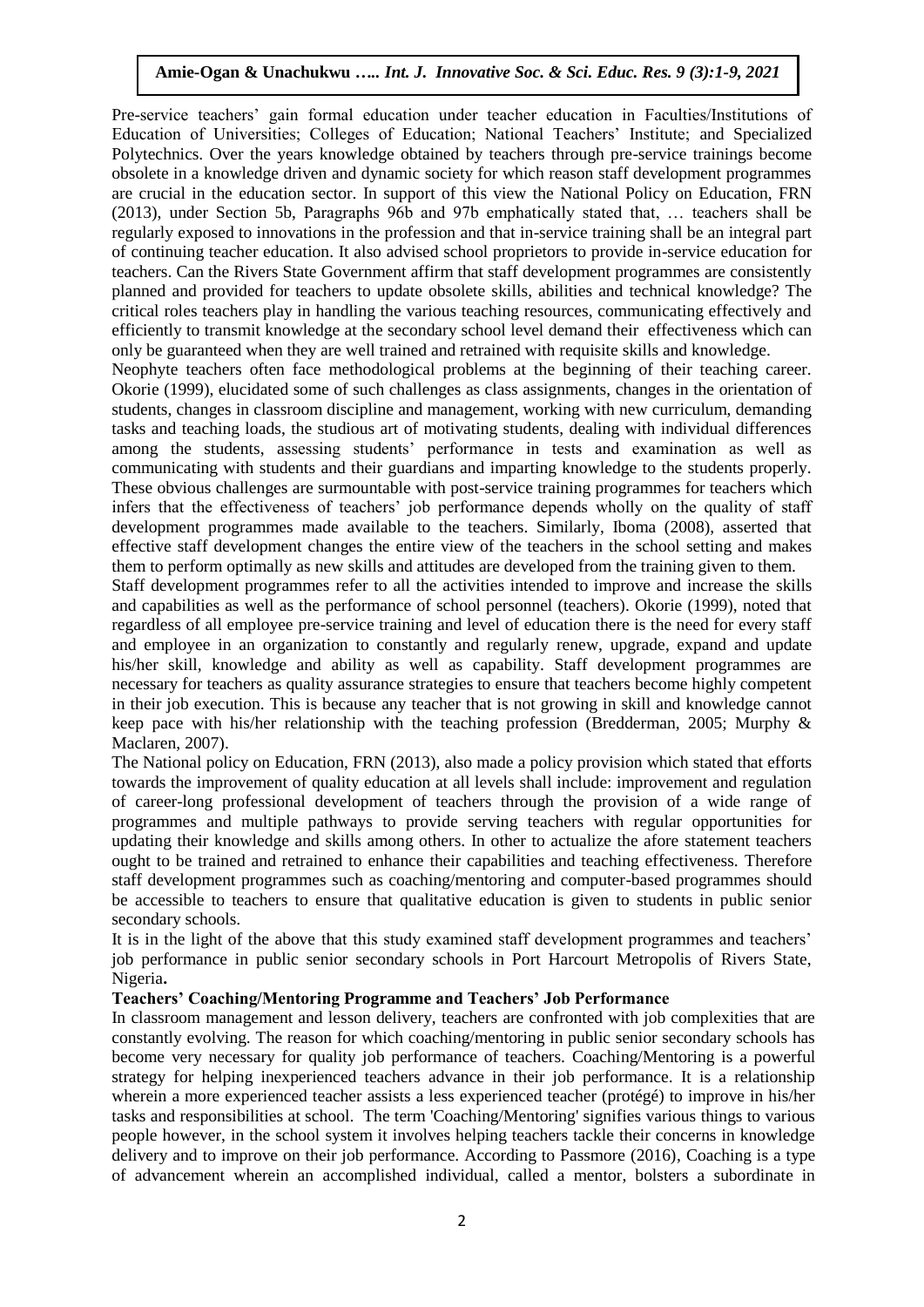accomplishing specific set objectives by giving, preparing and directing. The student is in some cases called a coachee. Van Nieuwerburgh (2012), provided a more detailed definition of coaching/mentoring in education as a one-to-one conversation focused on the enhancement of learning and development through increasing self-awareness and a sense of personal responsibility, where the coach facilitates the self-directed learning of the coachee through questioning, active listening, and appropriate challenge in a supporting and encouraging climate. According to the National College for Teaching and Leadership (2013), coaching is a time-bound, formal intervention focused on shorterterm goals and challenges. In addition, Beattie, Kim, Hagen, Egan, Ellinger, and Hamlin (2014), proposed that coaching helps individuals with the performance and development of certain skills through some form of "facilitation activity or intervention".

Mentoring on the other hand is a continuing but informal relationship focused on long-term goals (National College for Teaching & Leadership, 2013). Knight (2004), supported this notion by stating that coaching roles often involve a delicate balance between mentoring responsibilities and wholeschool improvement or system-wide professional development. At the same time, most of the skills required in a coach or a mentor are also similar. Both coaches and mentors need to be good listeners, ask powerful questions and encourage their clients to pursue their ambitions and aspirations (Van Nieuwerburgh, 2012). Apparently, literature also uses the terms 'coaching and mentoring' interchangeably so that coaching and formal mentoring are similar in nature but different in name (Joo, Sushko, & McLean, 2012).

Lloyd and Modline cited in Ali, Wahi, and Yamat (2018), enumerated the common features among the models of coaching: (a) building relationship with teachers; (b) observing, modeling and advising in the classroom; (c) discussing classroom practices with teachers, providing support and feedback, and assisting with problem-solving for classroom challenges; and (d) monitoring progress towards identified goals. They also emphasized that this form of professional development differs from the typical education professional development, which generally consists of 'one-shot' activities with denial for exploration of the breadth or depth of any particular topic (Lloyd & Modline, 2012). Often, in the education system, full-time coaches are appointed to provide on-site coaching and mentoring as components of job-embedded Continuous Professional Development (CPD) for teachers.

Coaching/mentoring facilitates the investigation of requirements, inspirations, wants, aptitudes and perspectives to help the teacher in making genuine, enduring change. It supports the teachers in defining appropriate objectives and techniques for surveying progress comparable to these objectives. More so, coaching/mentoring allows the mentor to maintain respect for the teacher, which implies that the mentor is consistently strong and non-critical of the customer, their perspectives, way of life and desires. It also allows for proper evaluation during the mentoring period to guarantee that the relationship is effective and the teachers are accomplishing their own objectives. In addition, it encourages teachers to continually improve abilities in classroom management and lesson delivery and to grow new formative partnerships with mentor teachers.

According to Moyle (2015), the main focus of coaching and mentoring is to improve job performance, assemble the competency and capacity of instructors with the goal that they can make sufficient strides towards accomplishing the school's vital vision and needs in the educational program, instructing and learning and evaluation, and can viably gain decisions about understudies' learning ground and results. In agreement research findings indicated that coaching/mentoring programs can increase teacher relation, satisfaction, and student achievement (Ingersoll & Strong, 2011); as well as reduce feelings of isolation, particularly for early-career teachers (Beltman, Mansfield, & Price, 2011). Corroborating the above research finding a quasi-experimental study by the Educational Testing Service found that teachers with a high level of engagement in a large-scale mentoring program (California Formative Assessment and Support System for Teachers) improved both teachers' job performances and student achievement, producing an effect size equivalent to half a year's growth (Thompson, Goe, Paek & Ponte, 2004).

## **Computer-Based Programmes and Teachers' Job Performance**

According to Technopedia (2021), Computer-based learning (CBL) is the term used for any kind of learning with the help of computers. Computers have introduced a new era over traditional methods of teaching and are offering new teaching and learning experiences to both teachers and students (as cited by Toktam & Khalil, 2016; in Alabi and Yisa). Computer-based learning makes use of the interactive elements of the computer applications and software and the ability to present any type of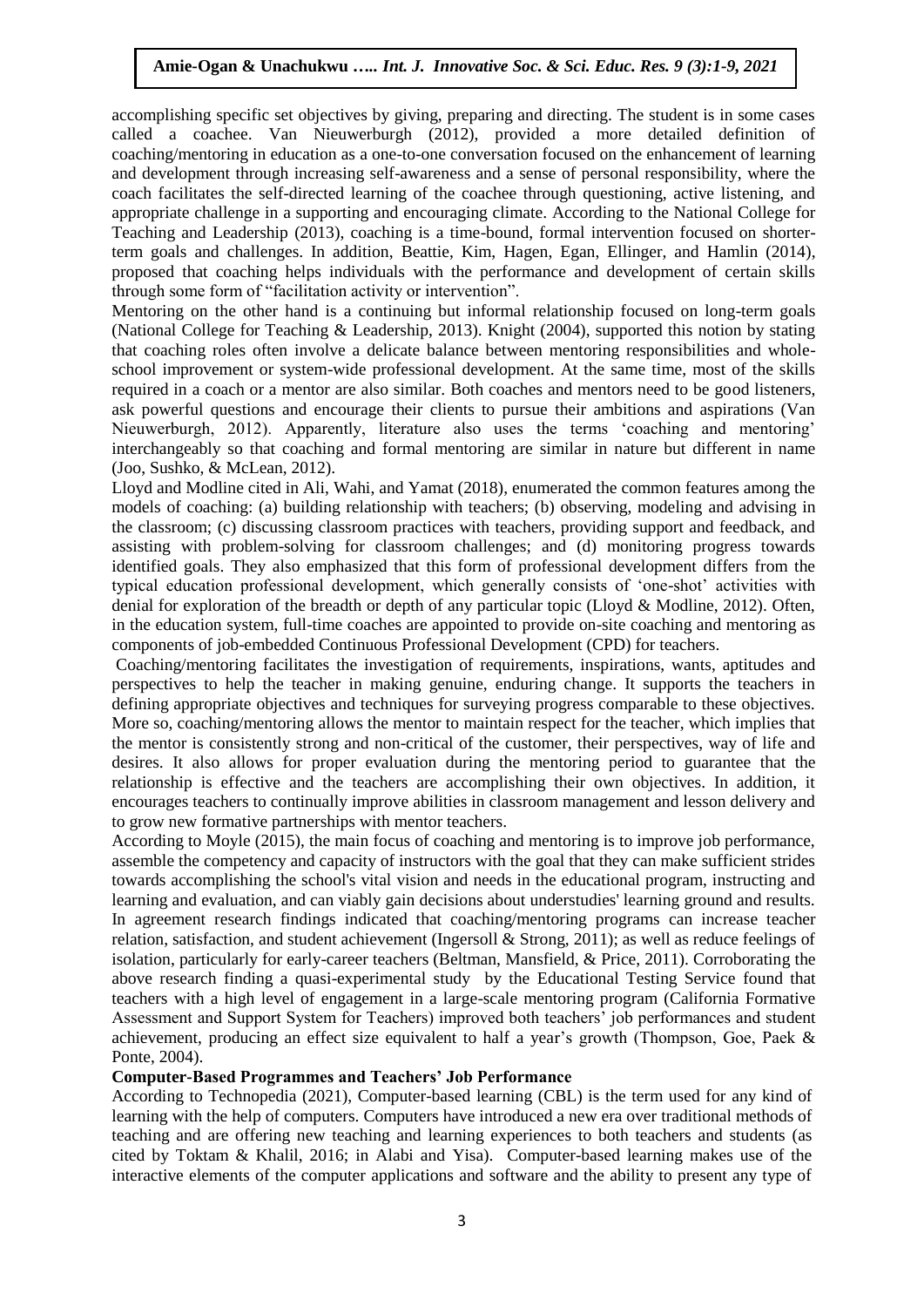media to the users. Computer-based learning is also known as computer-aided instruction. Millyard (2021), described computer-based development trainings as computer assisted learning or computer assisted instruction.

Computers are mostly used in industrial training scenarios and computer development programmes. Edapp Microlearning Blog (2021), described computer assisted education as a development programme that enables learners to learn from a combination of technology and course content. According to Nikos (2015), computer-based programmes (also known as computer based learning or computer-based instruction) are an interactive instructor-less educational process. They can be multimedia-enhanced textbooks, tutorials, practice drills, or even micro-world simulations that are manageable, highly secure and capable of producing immediate and tangible results.

Cdadmin (2019), opined that Computer Based Learning (CBL), encompasses various projects & educational programs prepared or set up with the assistance of expert educators and audio-visual media help. These educational programs are generally set up in the shape of lectures on a specific subject/ topic stored on compact discs. Computer-based learning has many benefits, including the advantage of users learning at their own pace and sometimes learning without the need for an instructor to be physically present. Millyard (2021), stated some of the advantages of computer-based programmes as follows: cost effectiveness, flexibility and comfortability. It allows trainees to work at their own learning pace and style, both of which can be adjusted to match the individual needs of each trainee.

Computer-based learning is also non-threatening and non-judgmental while providing immediate feedback as the training progresses. The immediate interactive feedback of the computer based training system allows trainees to examine sections of the training material as frequently as needed, privately and without feeling uncomfortable with mistakes. The constant aspect of computer-based programmes is that once the training system is set up, it can handle a larger number of trainees than a physical classroom learning can, and it frees up the human trainers and managers to assess and improve the training curriculum while having time to take care of other personal and organizational concerns.

Kosoko and Tella (2010), postulated that the use of ICT in teaching is a relevant and functional way of providing education to learners in order to assist them in imbibing the required capacity for the world of work. Dabas (2018), was of the view that prospective teachers, as well as teachers in service, must be aware about the impact of computers in the field of education as well as in their subject areas to make learning effective. The use of computers in classroom instruction has transformed teaching and learning by improving learning outcomes and information sharing, as well as supported both teachers and students in the improvement of the teaching and learning process (Michael & Igenewari, 2018).Through computer-based programmes, teachers have become more proficient in lesson delivery in various subject areas and harnessed better technological skills to execute their instructional obligations. Furthermore, teachers' job performance has improved optimally with the adoption of computer-based learning as part of staff development programmes implemented by schools; and with the advent of online teaching, there exists a limitless library of information that could help equip and enhance teacher's performance in the 21st century.

In spite of the technological advancement globally, some teachers in the public senior secondary schools still find it difficult to operate android phones. Hence the need to broaden their horizon on computer simulated teaching and coaching/mentoring as staff development programmes.

## **Statement of the Problem**

Teacher education is a 2, 3 or 4 year programme that prepares prospective teachers for the teaching profession depending on the programme. Post-graduate Diploma in Education takes 2 years, National Certificate in Education takes 3 years and a B.Sc. /B.Ed. in Education takes 4 years. These years spent by students under the tutelage of educators are referred to as pre-service training. No matter the quality of pre-service training tutelage, knowledge gained over several years become obsolete.

There is therefore the need for staff development programmes, geared towards updating teachers obsolete skills and their being abreast with curricula changes. Provision of staff development programmes for teachers is an obligation of any government to equip her teachers with knowledge and skills needed for instructional delivery basically. The Federal Government of Nigeria in her National Policy of Education (2013:57), unequivocally stated that, "In-service training shall be an integral part of continuing teacher education. It is mandatory that all school proprietors provide in-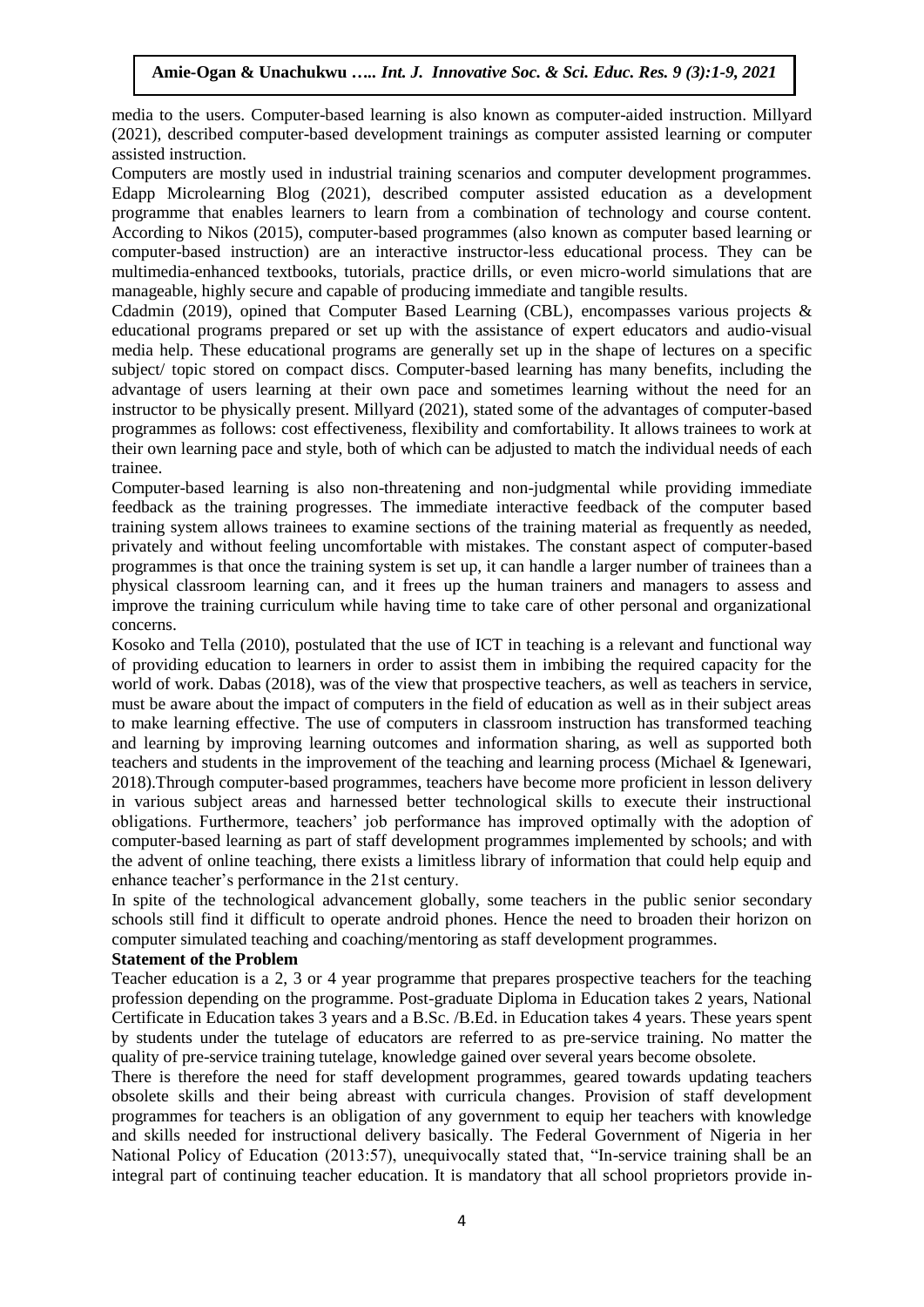service education for teachers. Secondly, promotion opportunities shall continue to be created for unhindered professional growth at all levels". From the fore-going can it be said that teachers in public senior secondary schools in Port Harcourt Metropolis of Rivers State have mastery of their subjects as well as quality instructional delivery because of government's intervention as stipulated above? Hence this study examined staff development programmes and teachers' job performance in public senior secondary schools in Port Harcourt Metropolis of Rivers State.

# **Purpose of the Study**

The purpose of this study was to examine staff development programmes and teachers' job performance in public senior secondary schools in Port Harcourt Metropolis of Rives State. Specifically, the objectives of this study sought to:

- 1. Identify the relationship between coaching/mentoring programme and teachers' job performance in public senior secondary schools in Port Harcourt Metropolis of Rivers State.
- 2. Determine the relationship between computer-based programmes and teachers' job performance public senior secondary schools in Port Harcourt Metropolis of Rives State.

# **Research Questions**

- 1. What is the relationship between coaching/mentoring programme and teachers' job performance in public senior secondary schools in Port Harcourt Metropolis of Rivers State?
- 2. What is the relationship between computer-based programmes and teachers' job performance in public senior secondary schools in Port Harcourt Metropolis of Rivers State?

#### **Hypotheses**

- Ho<sup>1</sup> There is no significant relationship between coaching/mentoring programme and teachers' job performance in public senior secondary schools in Port Harcourt Metropolis of Rivers State.
- Ho<sup>2</sup> There is no significant relationship between computer-based programmes and teachers' job performance in public senior secondary schools in Port Harcourt Metropolis of Rivers State.

#### **METHODOLOGY**

The study adopted a correlational research design. The population of the study was 2,055 respondents comprising of 105 school administrators and 1950 teachers from 35 public senior secondary schools in Obio/Akpor and Port Harcourt Local Government Areas of Rivers State. A sample size of 693 respondents consisting of 105 school administrators and 588 teachers was derived using the multi stage sampling technique. Two questionnaires were used for data collection titled "Staff Development Programmes Questionnaire (SDPQ)" and "Teachers' Job Performance Questionnaire (TJPQ)". The instruments had three (3) sections; Sections A, B and C. Section A consisted of demographic information while Sections B and C had 21 questionnaire items based on the objectives of the study. The response scale was structured on a 4-point Likert rating scale of Strongly Agree (SA), Agree (A), Disagree (D) and Strongly Disagree (SD) with values of 4, 3, 2 and 1 respectively. The instrument used was face and content validated by two (2) experts in the Departments of Educational Management and Measurement and Evaluation. The test re-test reliability method was used to test the reliability of the instrument while Product Moment Correlation Coefficient (PPMCC) was employed to obtain a reliability coefficient of 0.82. The research questions were answered using Pearson Product Moment Correlation Coefficient (PPMCC). The relationship values of 0.1 – 0.4 were counted as low correlation, 0.5 denotes moderate correlation while 0.6 – 1.0 denotes high correlation. The null hypotheses were tested using t-Transformation at 0.05 level of significance with a critical value of  $\pm$ 1.96. When the calculated t-value was less than the t-critical value of  $\pm$  1.96, the null hypothesis was accepted and rejected when the calculated t-value was greater than the t-critical value of  $\pm 1.96$ .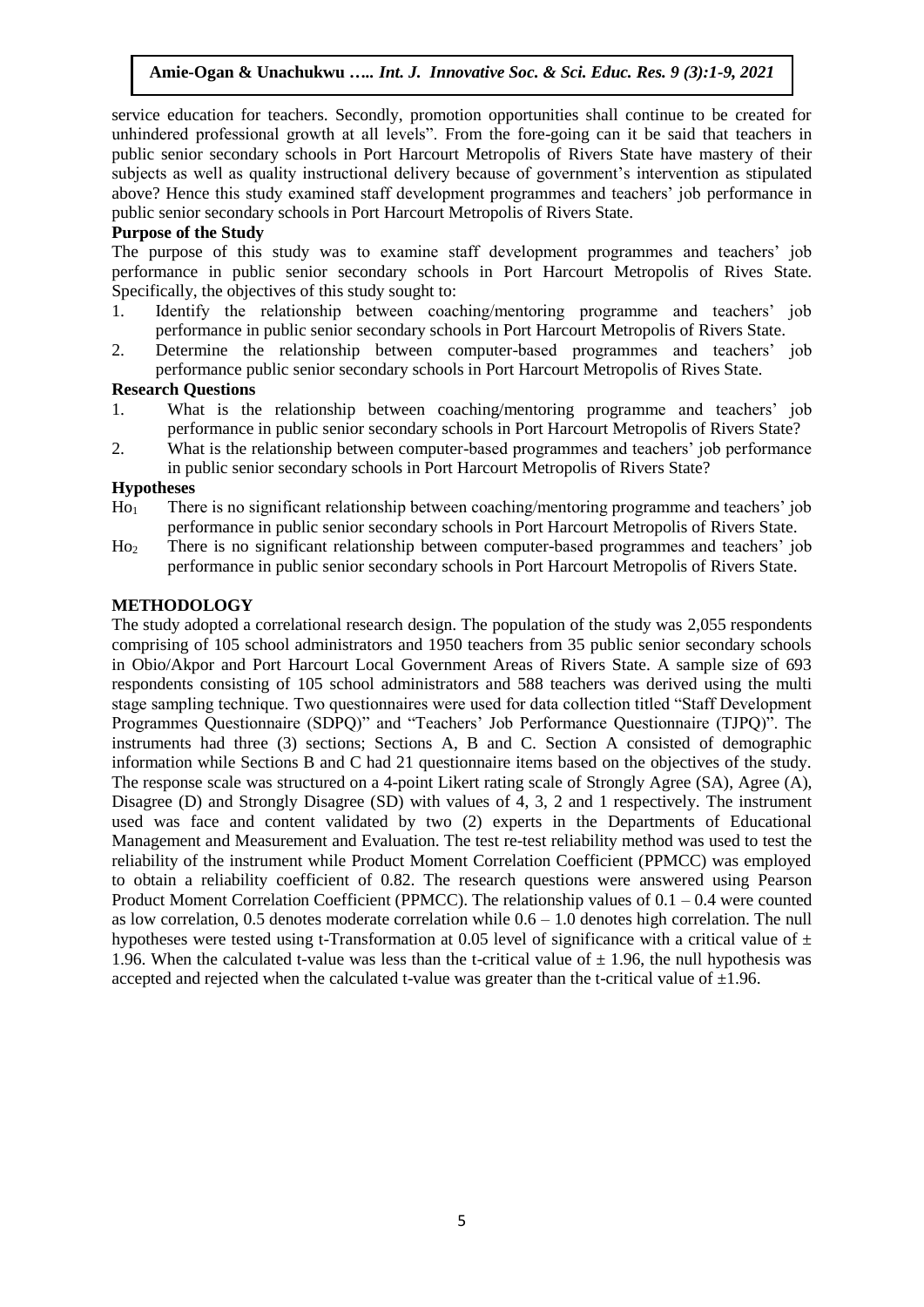# **RESULTS**

**Research Question 1:** *What is the relationship between coaching/mentoring programme and teachers' job performance in public senior secondary schools in Port Harcourt Metropolis of Rivers State?*

#### **Table 1: Summary of PPMCC on the Relationship Between Coaching/Mentoring Programme and Teachers' Job Performance in Public Senior Secondary Schools in Port Harcourt Metropolis, Rivers State.**

|                                                              |                            | <b>COACHING/</b>  | <b>TEACHERS' JOB</b> |
|--------------------------------------------------------------|----------------------------|-------------------|----------------------|
|                                                              |                            | <b>MENTORING</b>  | <b>PERFORMANCE</b>   |
|                                                              |                            | <b>PROGRAMMES</b> |                      |
|                                                              | <b>Pearson Correlation</b> |                   | $.966^{**}$          |
| Coaching/Mentoring                                           | $Sig. (2-tailed)$          |                   | .000                 |
|                                                              | N                          | 693               | 693                  |
| Teachers' Job Performance                                    | <b>Pearson Correlation</b> | $.966***$         |                      |
|                                                              | $Sig. (2-tailed)$          | .000              |                      |
|                                                              | N                          | 693               | 693                  |
| **. Correlation is significant at the 0.05 level (2-tailed). |                            |                   |                      |

# **Source**: **Field Survey (2020)**

Table 1 showed the responses to questionnaire items 1-7 on coaching/mentoring programme and 1-7 on teachers' job performance. The result as displayed on Table 1 indicated a high and positive relationship between coaching/mentoring programme and teachers' job performance in public senior secondary schools in Port Harcourt Metropolis with a correlation coefficient value of .966\*\*.

**Research Question 2:** *What is the relationship between computer-based programmes and teachers' job performance in public senior secondary schools in Port Harcourt Metropolis of Rivers State?*

## **Table 2: Summary of PPMCC on the Relationship Between Computer-Based Programmes and Teachers' Job Performance in Public Senior Secondary Schools in Port Harcourt Metropolis, Rivers State.**

|                             |                                                              | <b>COMPUTER-</b>  | <b>TEACHERS' JOB</b> |  |
|-----------------------------|--------------------------------------------------------------|-------------------|----------------------|--|
|                             |                                                              | <b>BASED</b>      | <b>PERFORMANCE</b>   |  |
|                             |                                                              | <b>PROGRAMMES</b> |                      |  |
|                             | <b>Pearson Correlation</b>                                   |                   | $.925***$            |  |
| Computer-Based<br>Programme | $Sig. (2-tailed)$                                            |                   | .000                 |  |
|                             | N                                                            | 693               | 693                  |  |
| Teachers' Job               | Pearson Correlation                                          | $.925***$         |                      |  |
|                             | $Sig. (2-tailed)$                                            | .000              |                      |  |
|                             | N                                                            | 693               | 693                  |  |
| Performance                 |                                                              |                   |                      |  |
|                             | **. Correlation is significant at the 0.05 level (2-tailed). |                   |                      |  |

## **Field Survey, 2020**

Table 2 revealed the responses to questionnaire items 8-14 on computer-based programmes as staff development programme and 1-7 on teachers' job performance. The result as shown on Table 2 indicated a high and positive relationship between computer-based programmes and teachers' job performance in public senior secondary schools in Port Harcourt Metropolis of Rivers State with a correlation coefficient value of .925\*\* .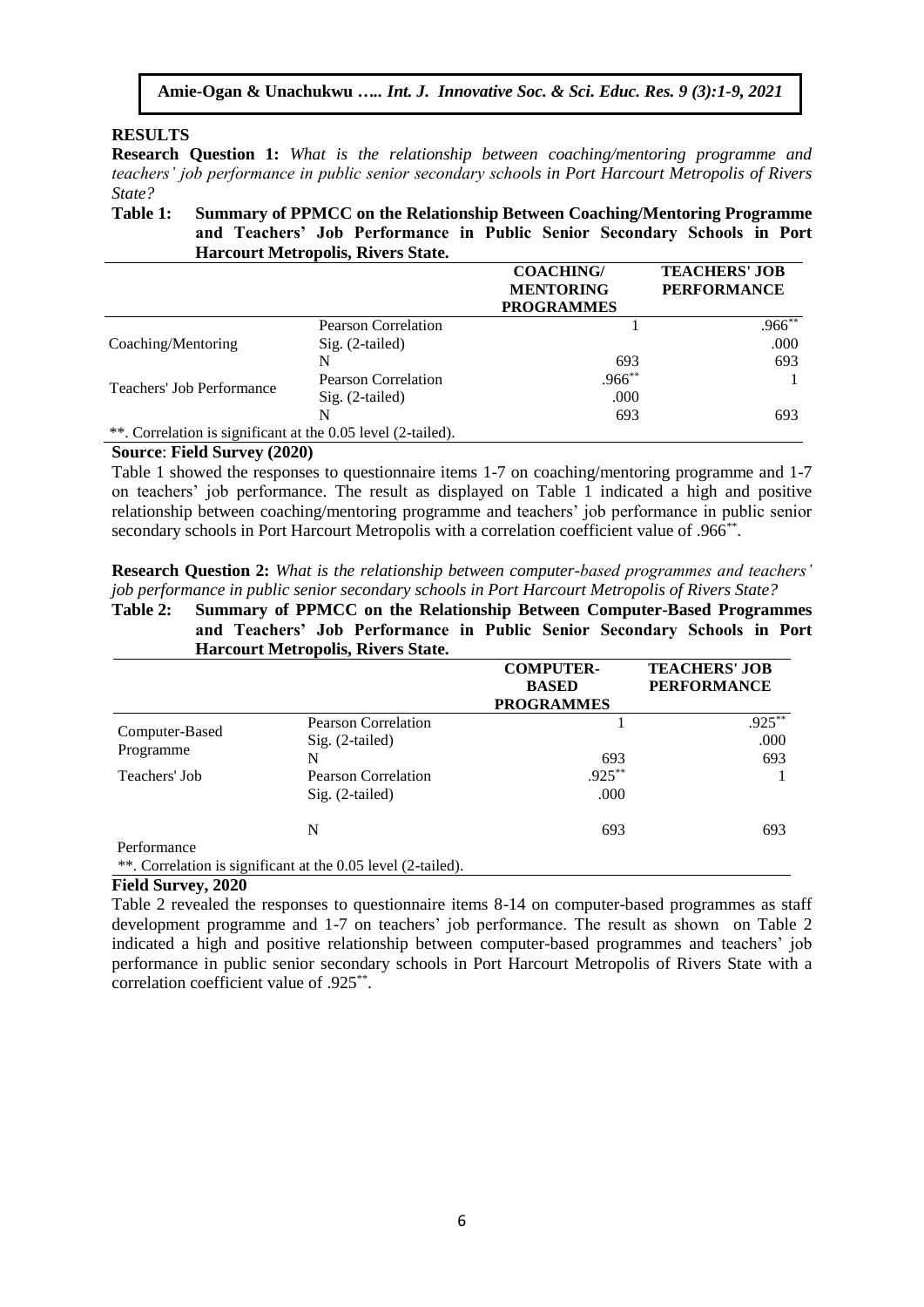#### **Hypotheses**

Ho<sup>1</sup> There is no significant relationship between coaching/mentoring programme and teachers' job performance in public senior secondary schools in Port Harcourt Metropolis of Rivers State.

**Table 3: t-Transformation of PPMCC "r" Between Coaching/ Mentoring Programme and Teachers' Job Performance in Public Senior Secondary Schools in Port Harcourt Metropolis, Rivers State.**

| week opomo, in vers state:       |     |     |              |       |         |      |                          |
|----------------------------------|-----|-----|--------------|-------|---------|------|--------------------------|
| <b>Variables</b>                 | N   | Df  | <b>PPMCC</b> | t-cal | t-crit. | LS   | <b>Decision</b>          |
| <b>Coaching/Mentoring</b>        | 693 |     |              |       |         |      |                          |
| <b>Programme</b>                 |     |     |              |       |         |      |                          |
|                                  |     | 691 | $.966***$    | 26.29 | $+1.96$ | 0.05 | $Ho1$ Rejected           |
|                                  |     |     |              |       |         |      | Significant Relationship |
| <b>Teachers' Job Performance</b> | 693 |     |              |       |         |      |                          |

#### **Source: Field Survey (2020)**

Table 3 displayed a t-Transformation summary on the significant relationship between coaching/mentoring programme and teachers' job performance in public senior secondary schools in Port Harcourt Metropolis of Rivers State. The result revealed a t-Transformation value of 26.29 which was greater than the t-critical value of  $\pm 1.96$  at 0.05 level of significance with a degree of freedom of 691. Since the t-calculated (26.29) was greater than the t-critical  $(\pm 1.96)$ , the null hypothesis was rejected and the alternative upheld which states that there is a significant relationship between coaching/mentoring programme and teachers' job performance in public senior secondary schools in Port Harcourt Metropolis of Rivers State.

Ho<sup>2</sup> There is no significant relationship between computer-based programmes and teachers' job performance in public senior secondary schools in Port Harcourt Metropolis of Rivers state

**Table 4: t-Transformation of PPMCC "r" Between Computer-Based Programmes and Teachers' Job Performance in Public Senior Secondary Schools in Port Harcourt Metropolis Rivers State**

| with opons in this state         |     |     |              |       |         |      |                          |
|----------------------------------|-----|-----|--------------|-------|---------|------|--------------------------|
| Variables                        | N   | Df  | <b>PPMCC</b> | t-cal | t-crit. | LS   | <b>Decision</b>          |
| <b>Computer-Based</b>            | 693 |     |              |       |         |      |                          |
| <b>Programmes</b>                |     |     |              |       |         |      |                          |
|                                  |     | 691 | $.925***$    | 26.29 | $+1.96$ | 0.05 | $Ho2$ Rejected           |
|                                  |     |     |              |       |         |      | Significant Relationship |
| <b>Teachers' Job Performance</b> | 693 |     |              |       |         |      |                          |

#### **Source: Field Survey (2020)**

Table 4 unravelled results on the t-Transformation of PPMCC "r" between computer-based programmes and teachers' job performance in public senior secondary schools in Port Harcourt Metropolis of Rivers State. The result as displayed showed a t-Transformation value of 26.29 which was greater than the t-critical value of  $\pm 1.96$  at 0.05 level of significance with a degree of freedom of 691. Since the t-calculated (26.29) was greater than the t-critical  $(\pm 1.96)$ , the null hypothesis was rejected and alternative upheld which states that there is a significant relationship between computerbased programmes and teachers' job performance in public senior secondary schools in Port Harcourt Metropolis of Rivers State.

#### **DISCUSSION OF FINDINGS**

Findings on research question 1 showed a high and positive relationship between coaching/mentoring programme and teachers' job performance in public senior secondary schools in Port Harcourt Metropolis of Rivers State. The high and positive relationship was indicated by the Pearson Product Moment Correlation Coefficient (PPMCC) value of .966\*\*. Hypothesis 1 on table 3 also showed that there was a positive significant relationship between coaching/mentoring programme and teachers' job performance in public senior secondary schools in Port Harcourt Metropolis of Rivers State with t-test transition value of 26.29 which was greater than the t-critical value of  $\pm 1.96$ . The above findings agree with Moyle (2015), who observed that coaching and mentoring improve job performance, assemble the competency and capacity of instructors with the goal that they can make sufficient strides towards accomplishing the school's vital vision and needs in the educational program, instructing and learning and evaluation, and can viably gain decisions about understudies' learning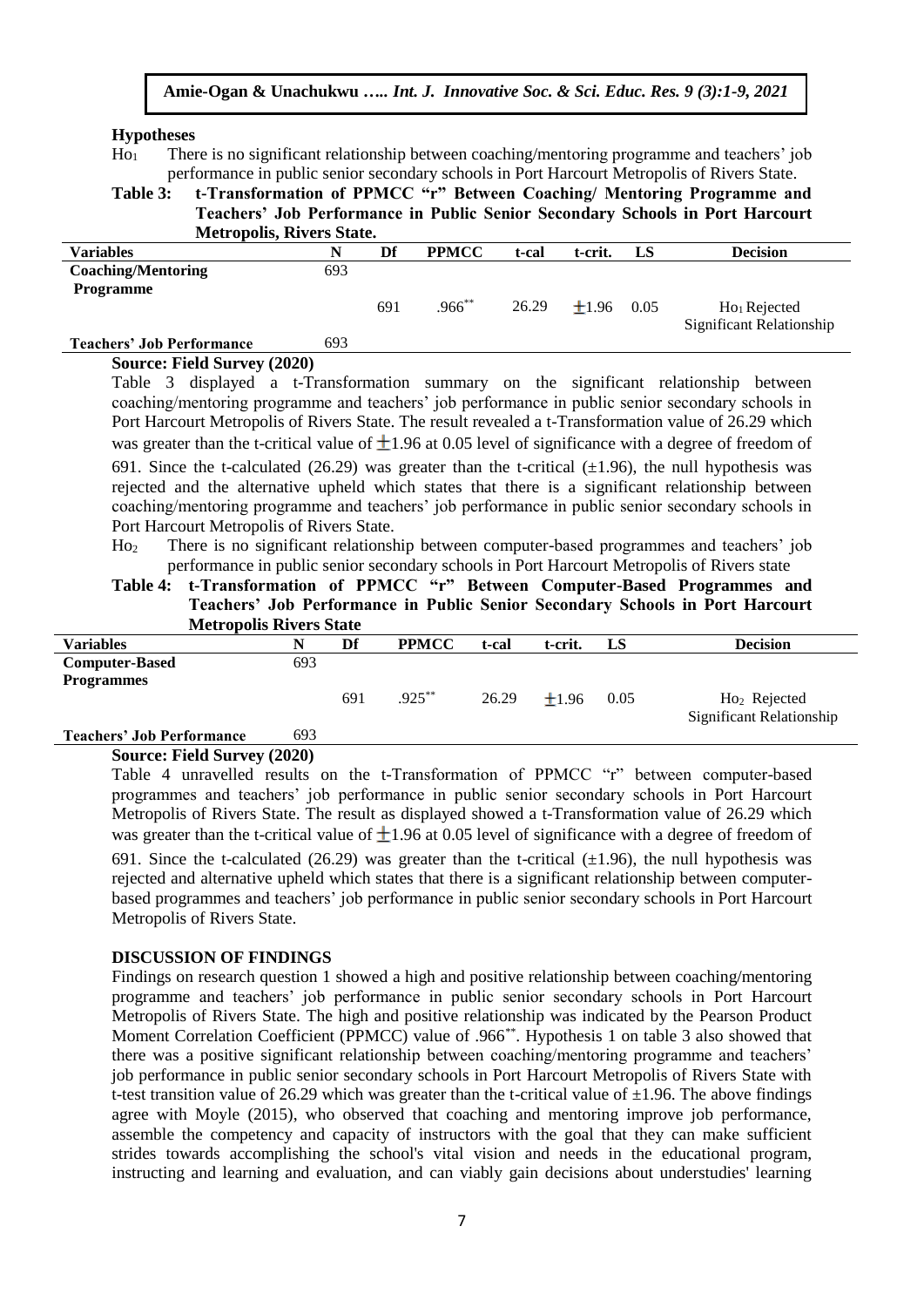ground and results. Corroborating the above research finding, a quasi-experimental study by the Educational Testing Service found that teachers with a high level of engagement in a large-scale mentoring program (California Formative Assessment and Support System for Teachers) improved both teachers' job performances and students' achievement, producing an effect size equivalent to half a year's growth (Thompson, Goe, Pack & Ponte, 2004).

Findings on research question 2 showed a high and positive relationship between computer-based programmes and teachers' job performance with a Pearson Product Moment Correlation Coefficient (PPMCC) value of .925\***\*** which indicated a high and positive relationship. Hypothesis 2 on Table 4 also showed that there was a significant relationship between computer-based programmes and teachers' job performance in public senior secondary schools in Port Harcourt Metropolis of Rivers State with t-test transition value of 26.29 which was greater than the t-critical value of  $\pm 1.96$ . This finding corroborated with Michael and Igenewari (2018), who asserted that the use of computers in classroom instruction has transformed teaching and learning by improving learning outcomes and information sharing, as well as supported both teachers and students in the improvement of the teaching and learning process. The finding is also in consonance with Kosoko and Tella (2010) who postulated that the use of ICT in teaching is a relevant and functional way of providing education to learners in order to assist them in imbibing the required capacity for the world of work.

# **CONCLUSION**

Based on the study findings, it was concluded that there is high and positive relationship between the study variables viz: teachers' coaching/mentoring programme; computer-based-programmes and teachers' job performance in public senior secondary schools in Port Harcourt Metropolis of Rivers State.

# **RECOMMENDATIONS**

- 1. Coaching and mentoring of teachers should be adopted not only by school administrators but also by professional educational institutions and agencies.
- 2. Government should also adopt more innovative computer-based programmes for public senior secondary school teachers for improved, effective and efficient results in instructional delivery in public senior secondary schools in Port Harcourt Metropolis of Rivers State.

#### **REFERENCES**

- Ali, Z. B. M., Wahi, W. & Yamat, H. (2018). A Review of Teacher Coaching and Mentoring Approach. *International Journal of Academic Research in Business and Social Sciences*, 8(8), 504 – 524.
- Beattie, R. S., Kim, S., Hagen, M. S., Egan, T. M., Ellinger, A. D., & Hamlin, R. G. (2014). Managerial Coaching: A Review of the Empirical Literature and Development of a Model to Guide Future Practice. *Advances in Developing Human Resources, 16(2), 184–201. <https://doi.org/10.1177/1523422313520476>*
- Beltman, S., Mansfield, C. F., & Price, A. (2011). [Thriving Not Just Surviving: A Review](http://researchrepository.murdoch.edu.au/5982/1/Beltman_et_al_paper_final_resubmission.pdf)  [of Research on Teacher Resilience \(PDF\).](http://researchrepository.murdoch.edu.au/5982/1/Beltman_et_al_paper_final_resubmission.pdf) *Educational Research Review,* 6(3), 185-207.
- Bredderman, T. (2005).Effect of activity based training programme in science discipline on teacher and student performance. A quantitative analysis. *Review of Educational Research* 53(4), 499 – 518.
- Cdadmin (2019). Role of Computer in Education. Posted August 10, 2019. *<https://www.theasianschool.net/blog/role-of-computer-in-education/>*
- Dabas, N. (2018). The Role of Computer and Information Technology in Education System. *International Journal of Engineering and Techniques* – 4(1), 570-574
- Edapp Micro Learning Blog (2019). The Benefits of Technology in Education. *https://www.edapp.com/blog/the-benefits-of-technology-in-education/*
- Federal Republic of Nigeria (2013). *National Policy on Education (6th ed).* Lagos NERDC Press.
- Iboma, J. (2008). *A Handbook on Teachers Training*. Ibadan. University of Ibadan Press.
- Ingersoll, R. & Strong, M. (2011). The Impact of Induction and Mentoring Programs for Beginning Teachers: A Critical Review of the Research. *Review of Education Research*, 81(2), 201-233.